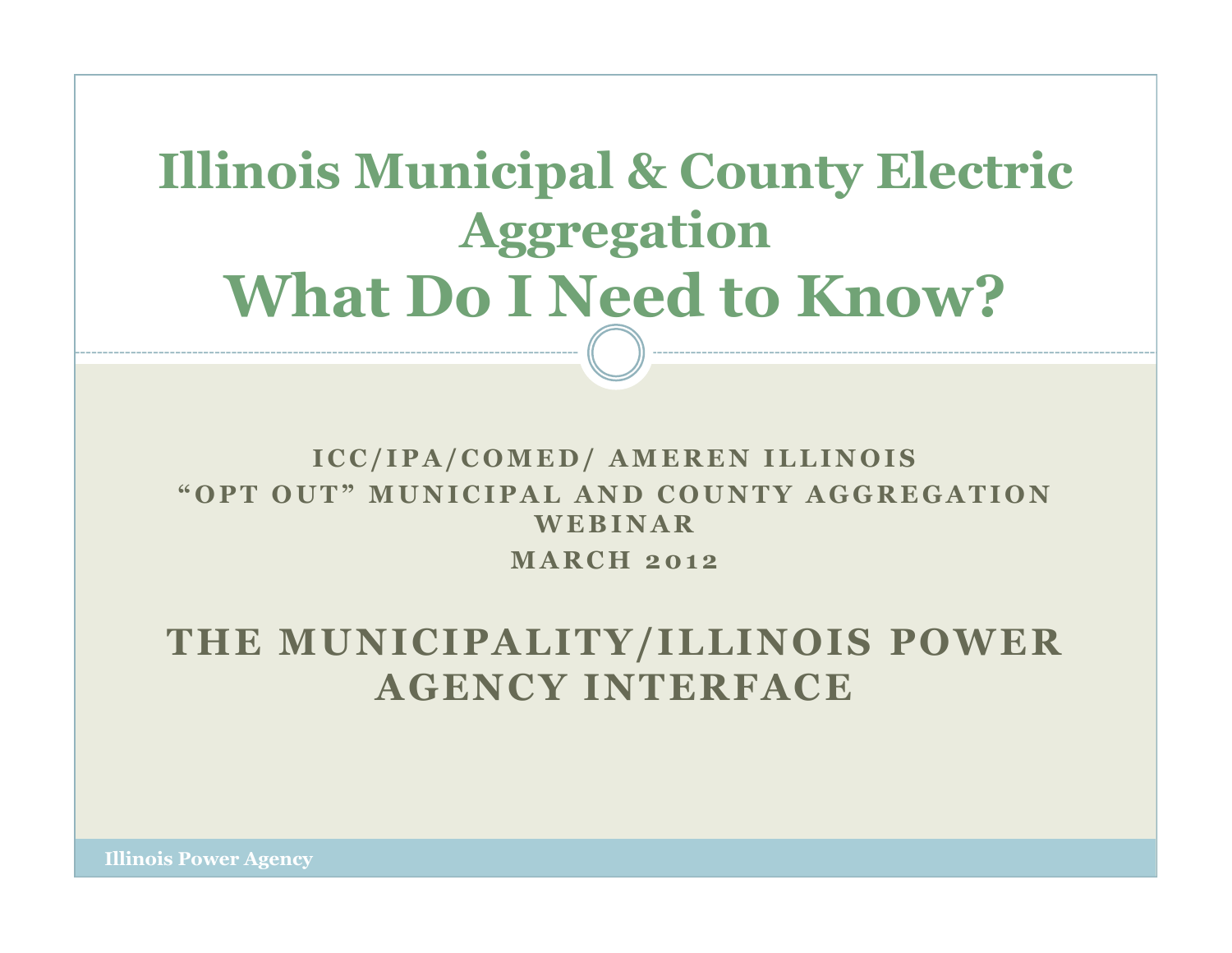### What Does the Law Require of a Plan of Operation and Governance?

Upon the applicable requisite authority under this section, the corporate authorities or the county board, with assistance from the Illinois Power Agency, shall develop a plan of operation and governance for the aggregation program so authorized.

Before adopting a plan must hold at least 2 public hearings on the plan.

Before the first hearing, must publish notice of the hearings once a week for 2 consecutive weeks in a newspaper of general circulation in the jurisdiction. The notice shall summarize the plan and state the date, time, and location of each hearing.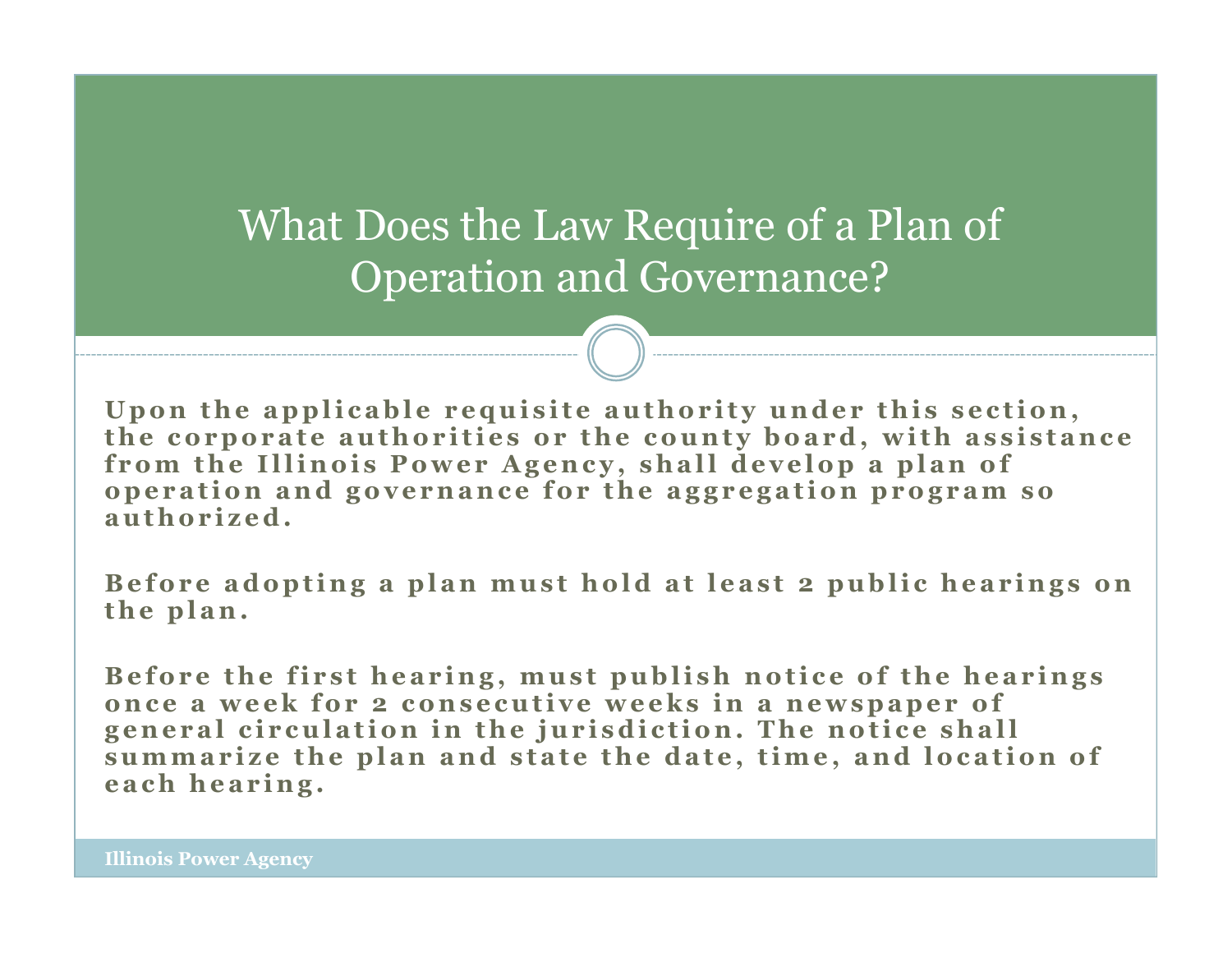## What Does the Law Require of a Plan of Operation and Governance?

ANY LOAD AGGREGATION PLAN ESTABLISHED PURSUANT TO THIS SECTION SHALL:

- 1. provide for universal access to all applicable residential customers and equitable treatment of applicable residential customers;
- 2. describe demand management and energy efficiency services to be provided to each class of customers; and
- 3. meet any requirements established by law concerning aggregated service offered pursuant to this section.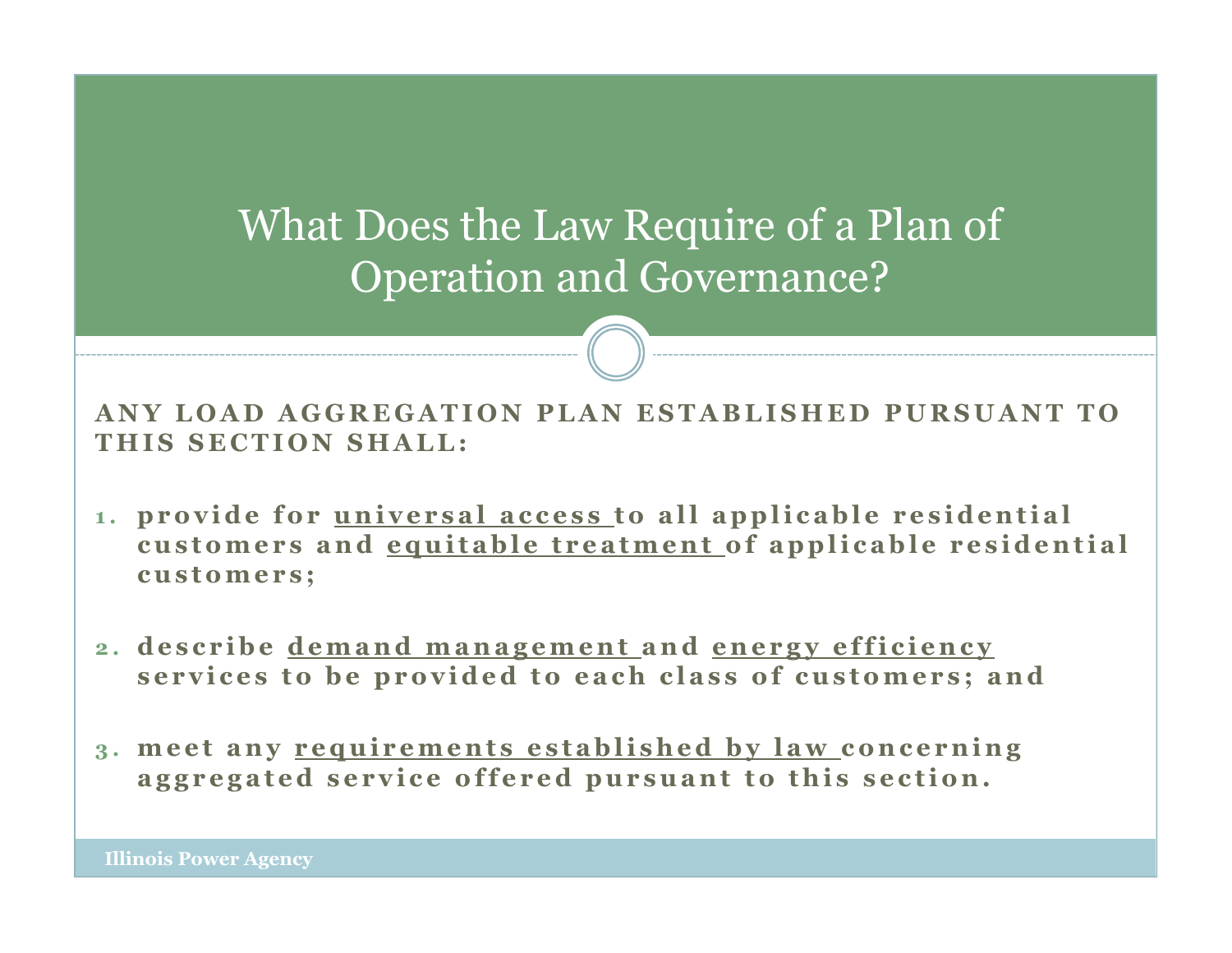## What Does the Law Require of a Plan of Operation and Governance?

For an opt-out program, it is the duty of the aggregated entity to fully inform residential and small commercial retail customers in advance that they have the right to opt out of the aggregation program.

The disclosure shall prominently state all charges to be made and shall include full disclosure of the cost to obtain service under the utility's **bundled rate**, how to access it, and the fact that it is available to them without penalty, if they are currently receiving such service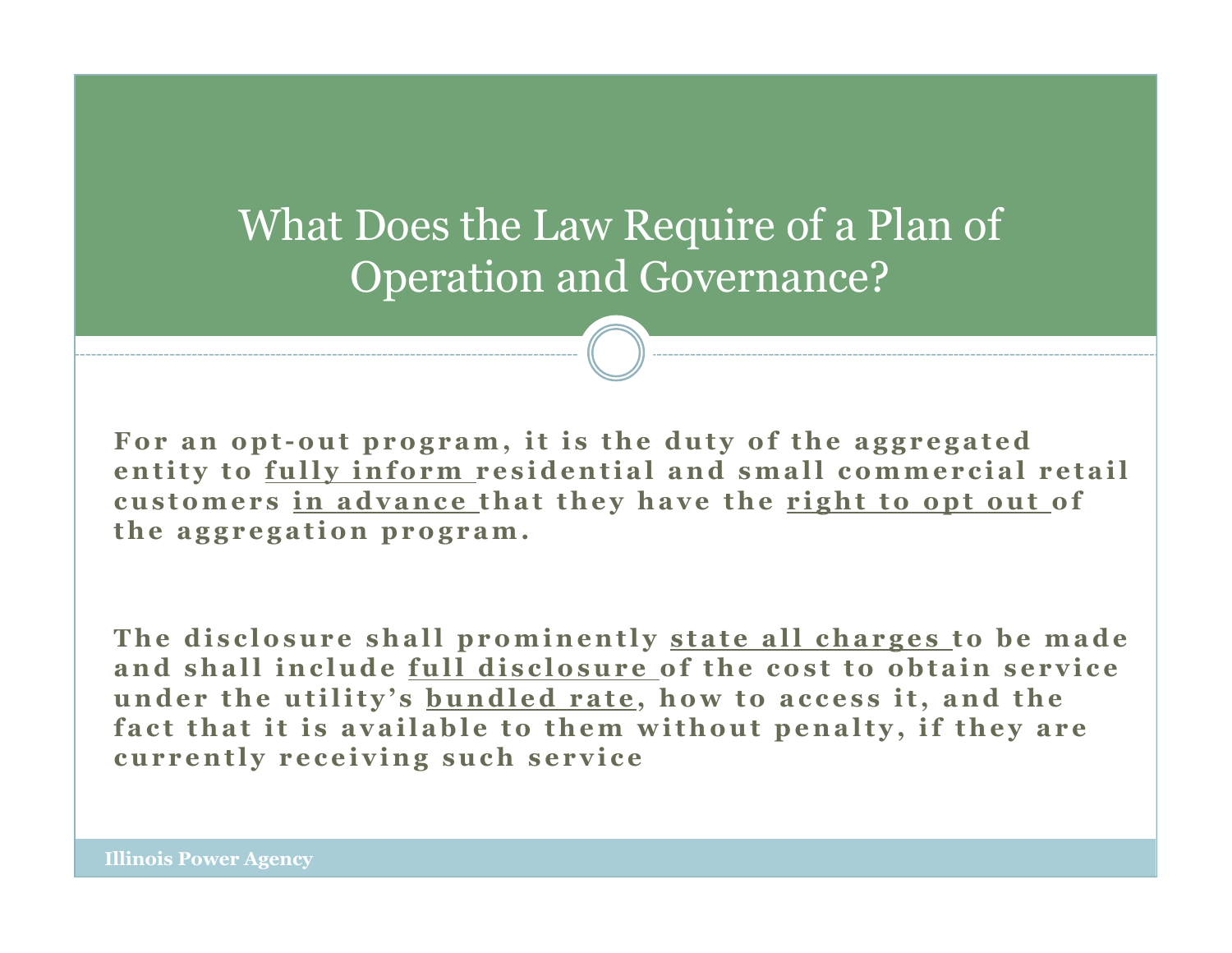# How Do I Seek Assistance from the IPA?

 $$ <sup>3</sup> <sup>1</sup> <sup>2</sup> - <sup>8</sup> <sup>1</sup> <sup>4</sup> - <sup>8</sup> <sup>1</sup> <sup>0</sup> <sup>6</sup>

E-MAIL arlene.juracek@illinois.gov michael.strong@illinois.gov

"CONTACT US" FEATURE ON THE WEB SITE www.illinois.gov/ipa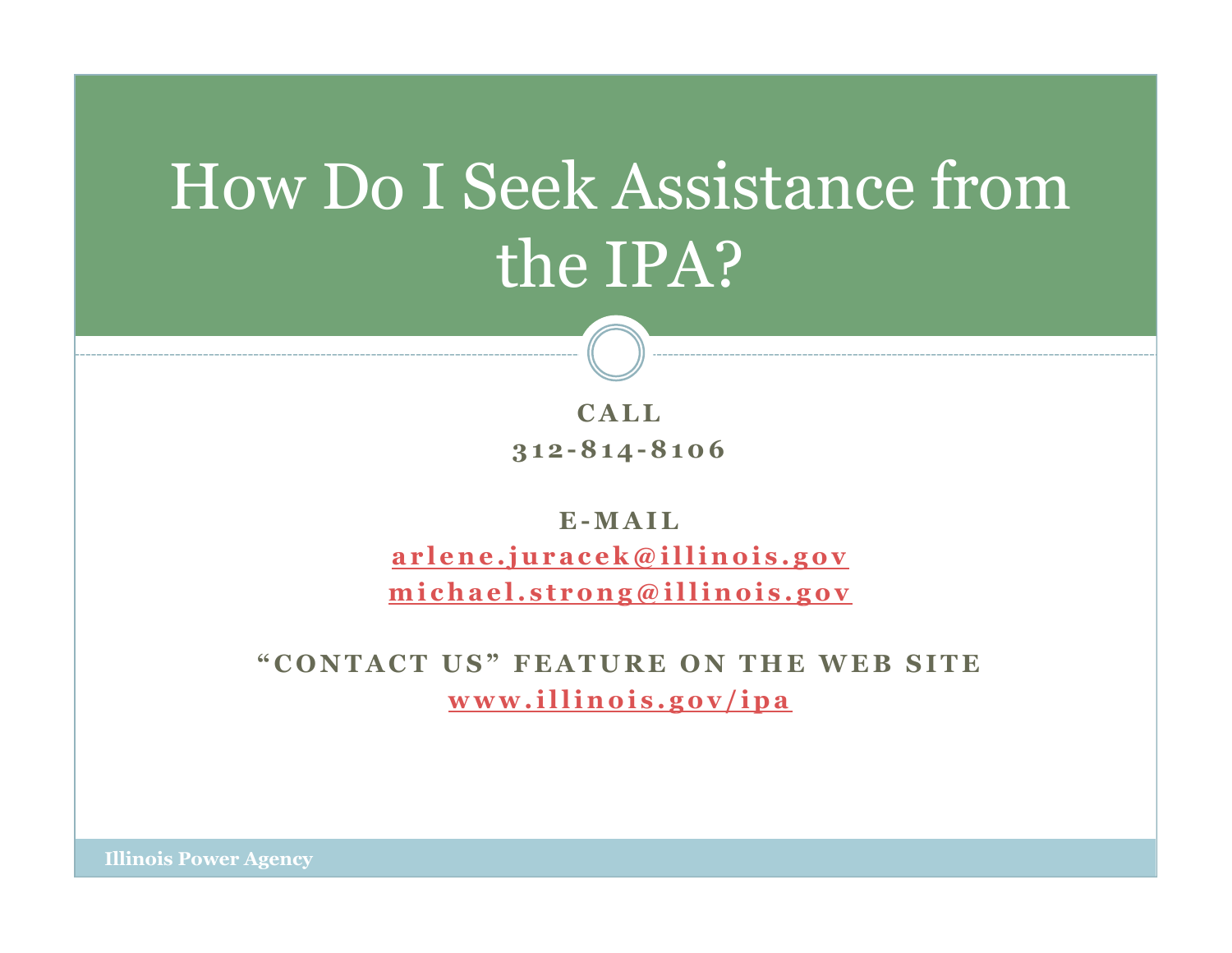# What Information Will the IPA Provide?

#### THE IPA CAN NOT ACT AS YOUR ATTORNEY

We are happy to meet with you and/or your attorneys to assist with review of processes and documents, including materials you prepare for your web sites, newsletters and public hearings(subject to schedules and availability)

#### IPA'S WER SITE PROVIDES LINKS TO:

- Municipal Aggregation legislation
- Lists of communities who have enacted aggregation or have placed it on the ballot
- Residential prices to compare (utility and ARES prices)
- Ameren Illinois and ComEd rates
- Sample plans of operation and governance

# The Illinois Power Agency will furnish, without charge, to any citizen a<br>list of all supply options available to them in a format that allows<br>comparison of prices and products.

#### www.pluginillinois.org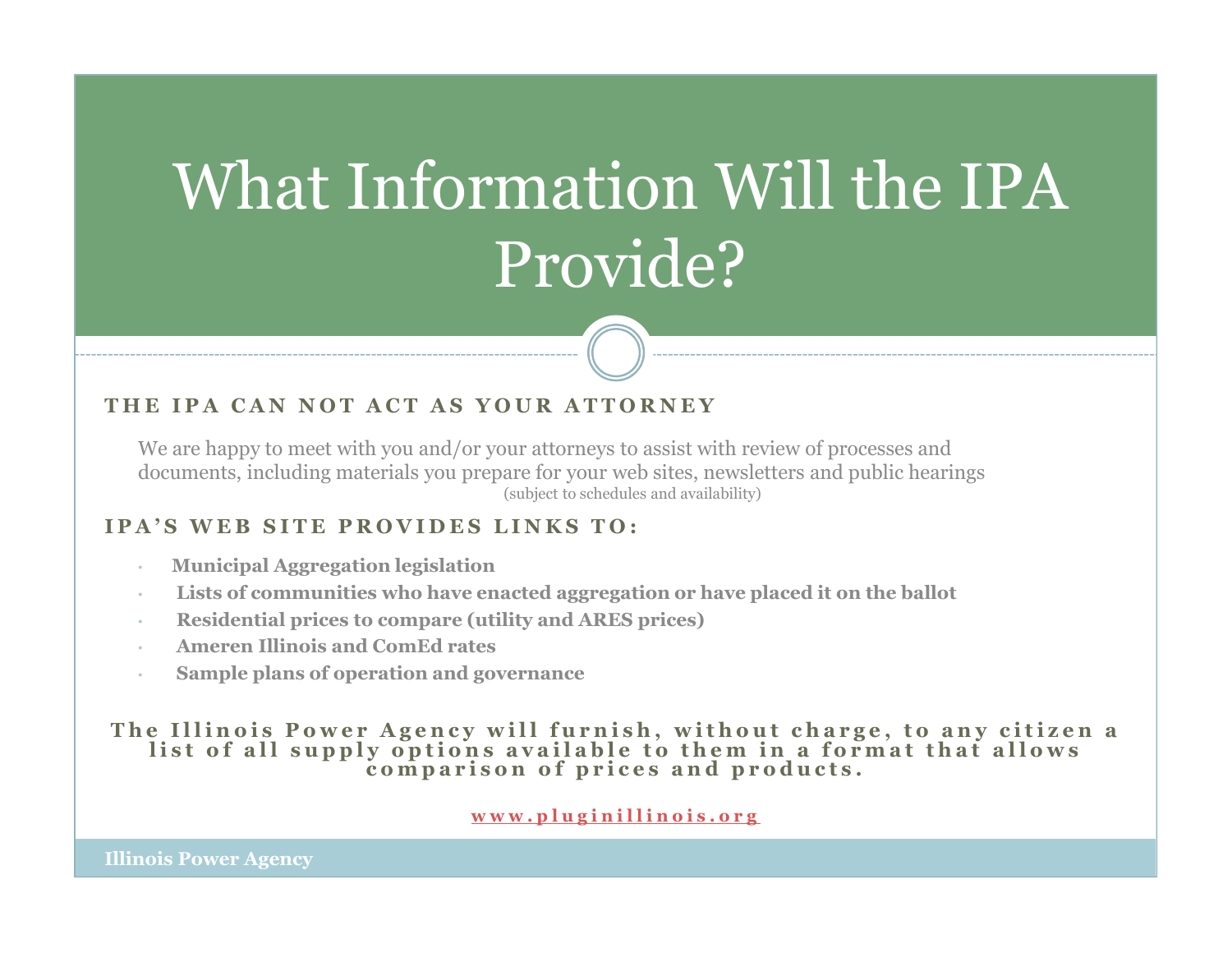Does the Law Place Any Limits on theMunicipality / Supplier Deal?

### **HOWEVER**

NO

Notice, opt-out provisions and treatment of confidential data and customer privacy issues must be handled in accordance with the law and any applicable utility tariffs and ICC rules.

#### <sup>A</sup> <sup>N</sup> <sup>D</sup>

This is a multi-million dollar contract on behalf of<br>istituents: protections for you (the municipality) an constituents: protections for you (the municipality) and<br>sidents bevond the minimum in the law are desirable – an residents beyond the minimum in the law are desirable – and p o t e n t i all y n e c essar y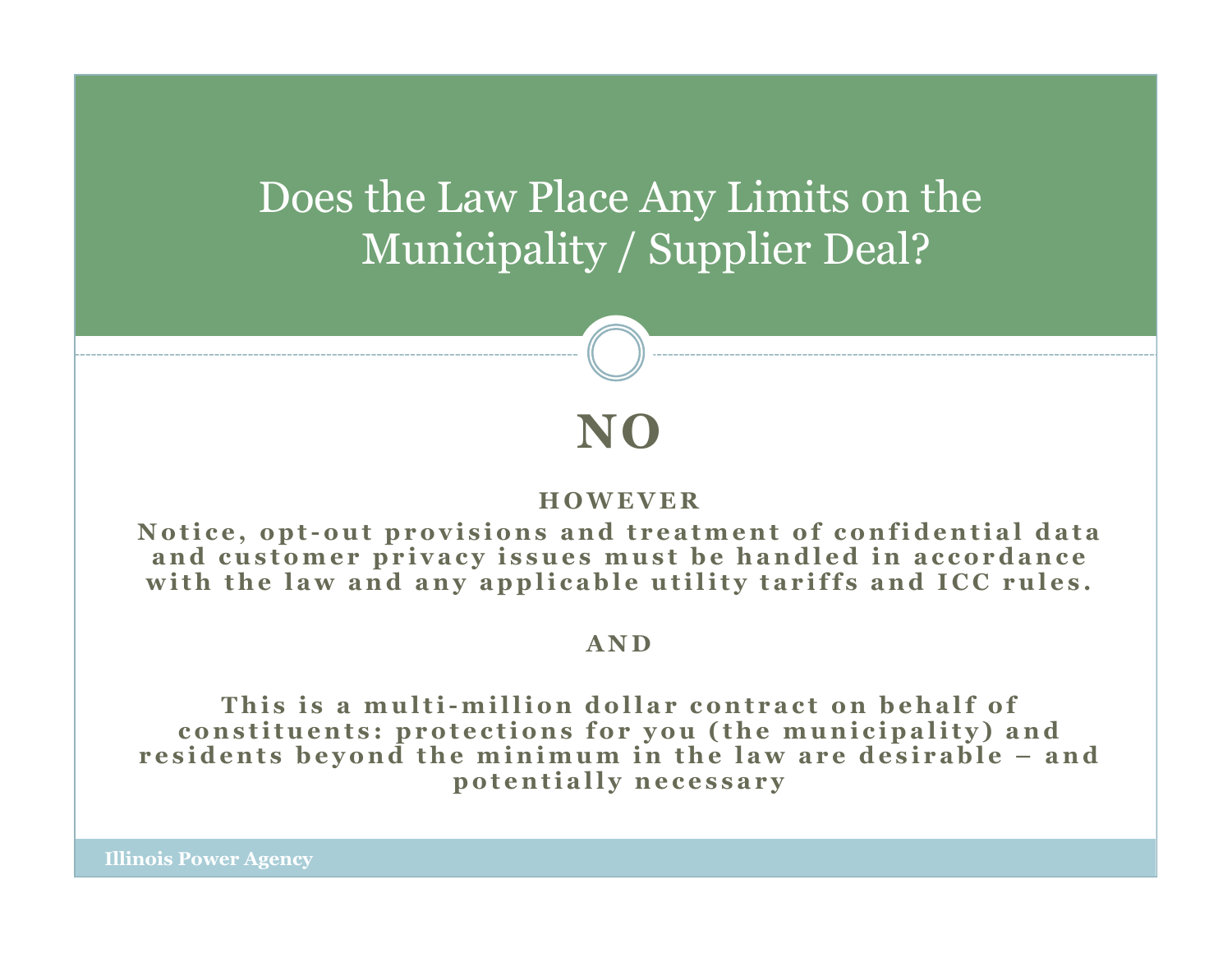# What Do I Need To Know About Electricity Bids?

#### ELECTRICITY MARKET PRICES ARE VOLATILE<br>BID PREMIUM TO HOLD PRICES OPEN BID PREMIUM TO HOLD PRICES OPEN<br>nger the annroyal process the greater the prem (the longer the approval process the greater the premium)<br>NECOTIATE PRIOR LAGE NEGOTIATE PRICE LAST

#### USE AN RFO PROCESS TO CREATE A SHORT LIST

Get Supplier Credentials, Experience and Credit Rating Review Supplier Published PricesAssess Commercial Terms and Conditions of Program Offers

NEGOTIATE PRICE WITH SHORT LIST

PROVIDE APPROPRIATE EXPEDITED AUTHORITY TO ALLOW **BID APPROVAL**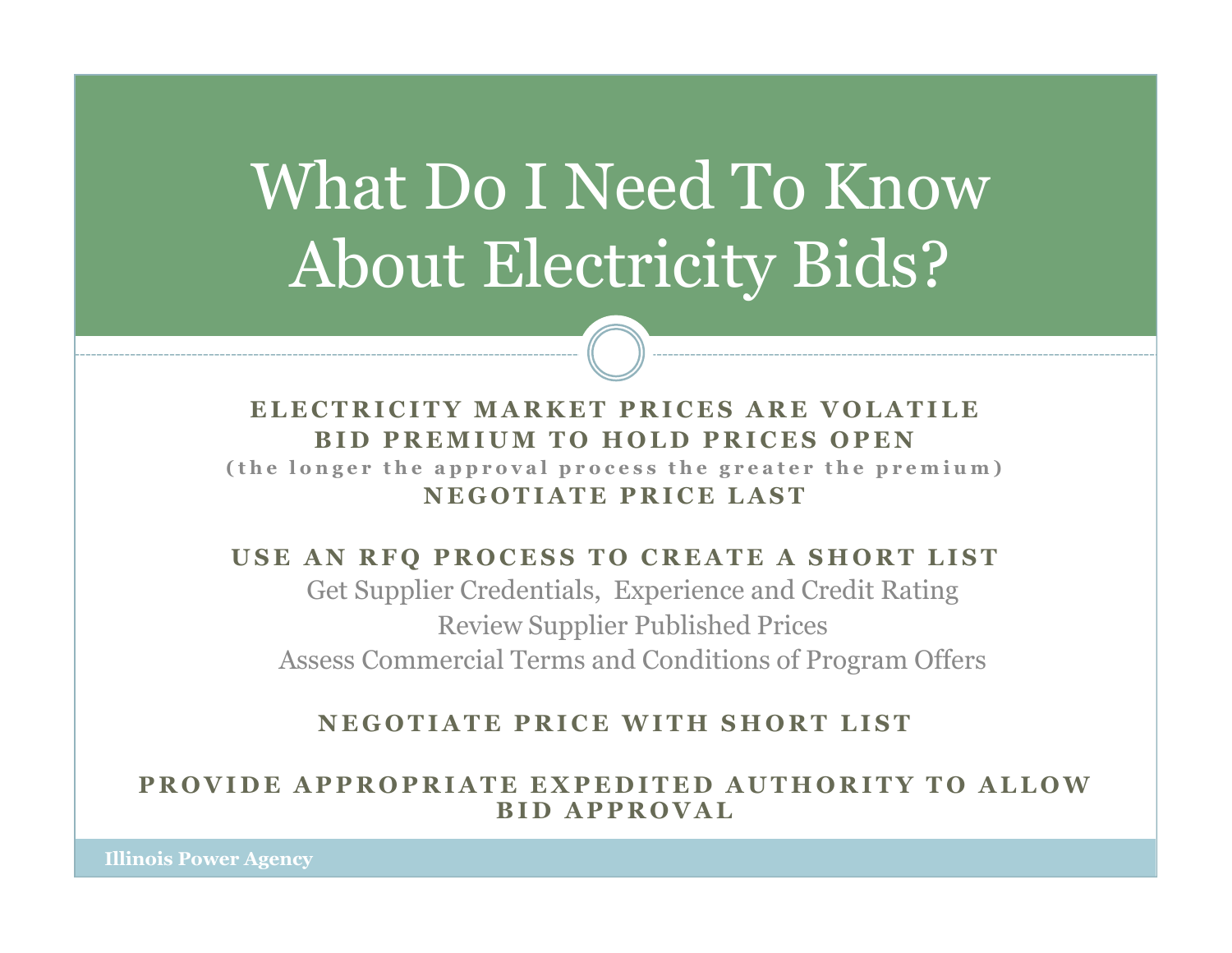## What's the Price to Beat?

COMED<br>s/kwh\_u 7.773 cents/kwh until 6/1/12<br>5 072 cents for space heaters  $(5.073$  cents for space heaters)

CURRENT SUPPLIER OFFERS  $5.52 - 6.23$  cents/kwh

Likely to see lower utility "prices to beat" over the next two years

Consumer savings still possible, as utility supply prices reflect a<br>portfolio of purchases made over several years when supply prices<br>were higher

Also: Suppliers may offer products or services different from<br>default service

see www.pluginillinois.org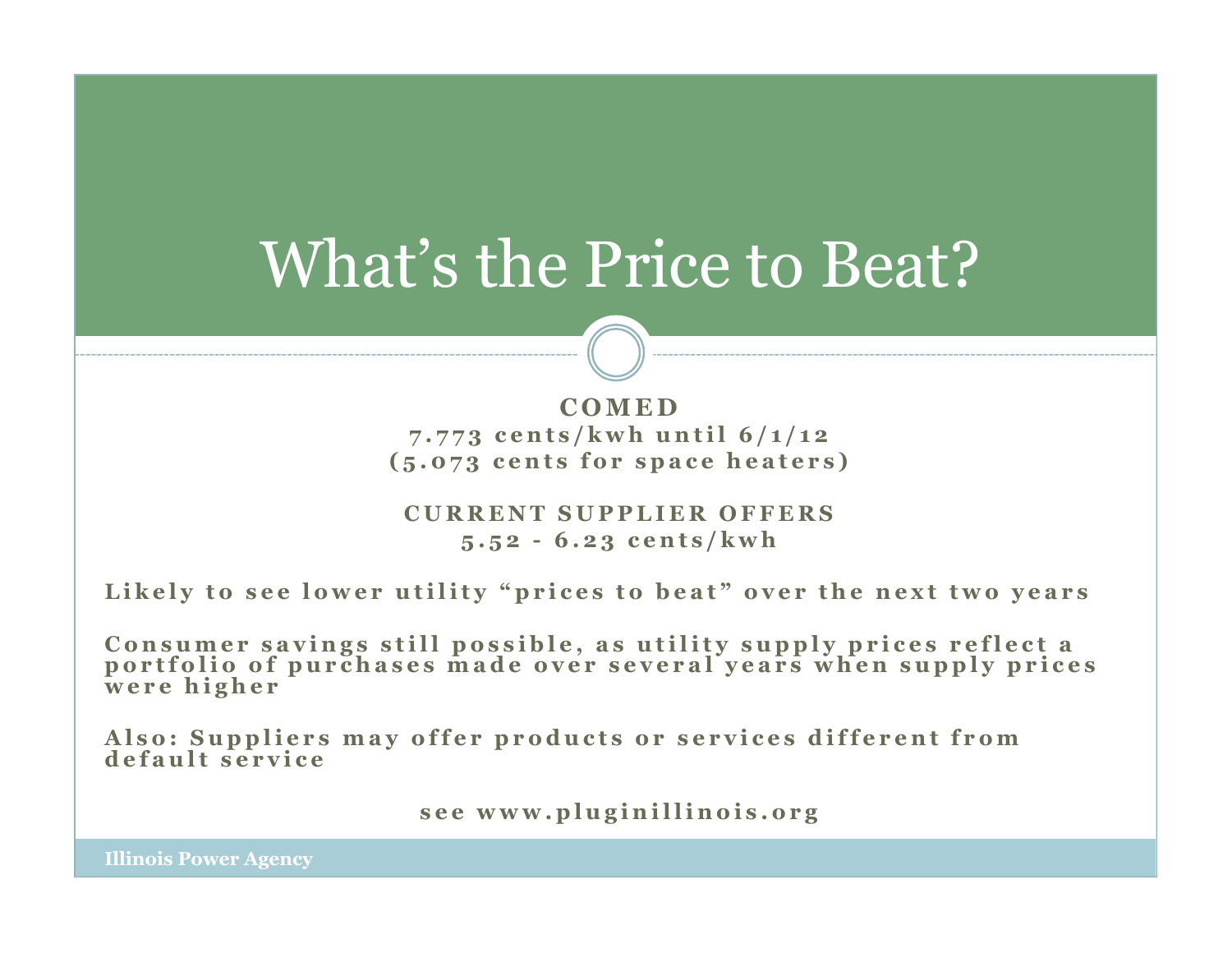## What's the Price to Beat?

### A MEREN ILLINOIS PLEASE SEE THE "PLUGINILLINOIS" WEBSITE

### CURRENT SUPPLIER OFFERS  $5.100 - 5.794$  cents/kwh

Similar to ComEd, Ameren Illinois prices likely to be lower over next two years, but still offer "headroom" over competitive suppliers

see www.pluginillinois.org